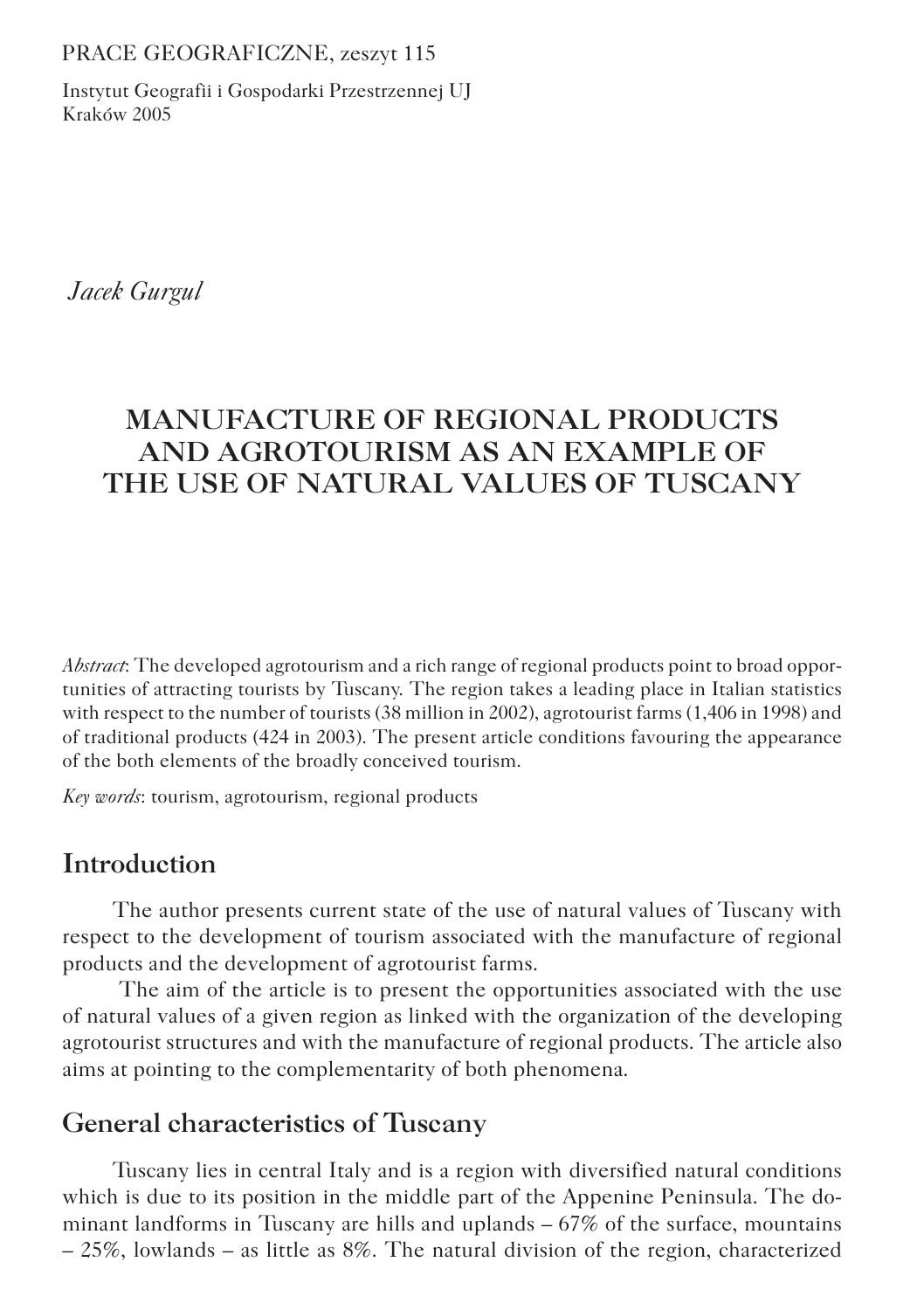by the predominance of hills and uplands in the south of the region, of lowlands in central-western part of the region and of mountains in the north, involves different conditions for the development of agriculture and tourism. Tuscany lies within the reach of Mediterranean climate. The region displays a natural cover in the form of mountains in the north which protect it against cold northerly winds. The influence of the sea is smoothed by winter periods. The precipitation in Tuscany is lowest in the whole region of the Tyrrhenian Sea and differs depending on the terrain; some 1,500 mm per year in the Appenines and some 600 mm in the south-west of the region. The region displays precipitation regime of Mediterranean type with a maximum of precipitation in the period of autumn-winter and a minimum in summer months (Barbieri 1972).

Tuscany is marked by an unrepeatable and unique landscape. It includes hills covered by broad-leaved trees, meadows with strong shade of green and the alleys of cypress trees along the roads leading to few properties located on the hills. The landscape adds to the development of tourism and in particular of agrotourism.

### **Agrotourism**

Agrotourism conceived as a payable sojourn, offered by an agricultural farm, began to appear in the Tuscany region in the 1960s when the first symptoms of tourist interest in farm accommodation had been recorded. In Tuscany as in the whole Italy the phenomenon of agrotourism appeared with some delay. In 1965 a National Association of Agriculture and Tourism (Associazione Nazionale Agricoltura e Turismo) was created but it was only in the period of 1965-1975, called the "decade of experimentation" in the field of agrotourism, that this sector could develop. It was then in 1978, that the above-mentioned association took the name of Agriturist (Telleschi 1992). The 1980s were a flowering period of the agrotourist activities in Italy. Agrotourism, according to the Act nr 730 of December  $5<sup>th</sup>$  1985 of the Italian Republic is meant exclusively as "activities consisting in the reception of persons and the provision of lodgings by farmers and their family members who employ for this purpose their own farm where agrotourist activities are performed according to the principle of complementarity with respect to arable farming, forestry or cattle raising, which must remain however chief activities with respect to agrotourism". This means that the income from agrotourism as well as the time devoted to carry out such activities must be lesser than the income from agriculture itself and from the time spent on farming works. In the framework of agrotourist activities it is possible to distinguish periodical provision of lodgings in open spaces e.g. on campings, offering food services based on produce from one's own farm as well as organizating reacreational and cultural activities within one's own farm. These activities predominantly met the demand for alien tourists who visited Tuscan villages.

Tuscany owing to its history, orography and the culture of hospitality was capable of creating good conditions for the development of agrotourism. Also its landscape, rural architecture and interesting traditions have their own contribution. Agrotourism in Tuscany became the basic element of the development of farming and tourism in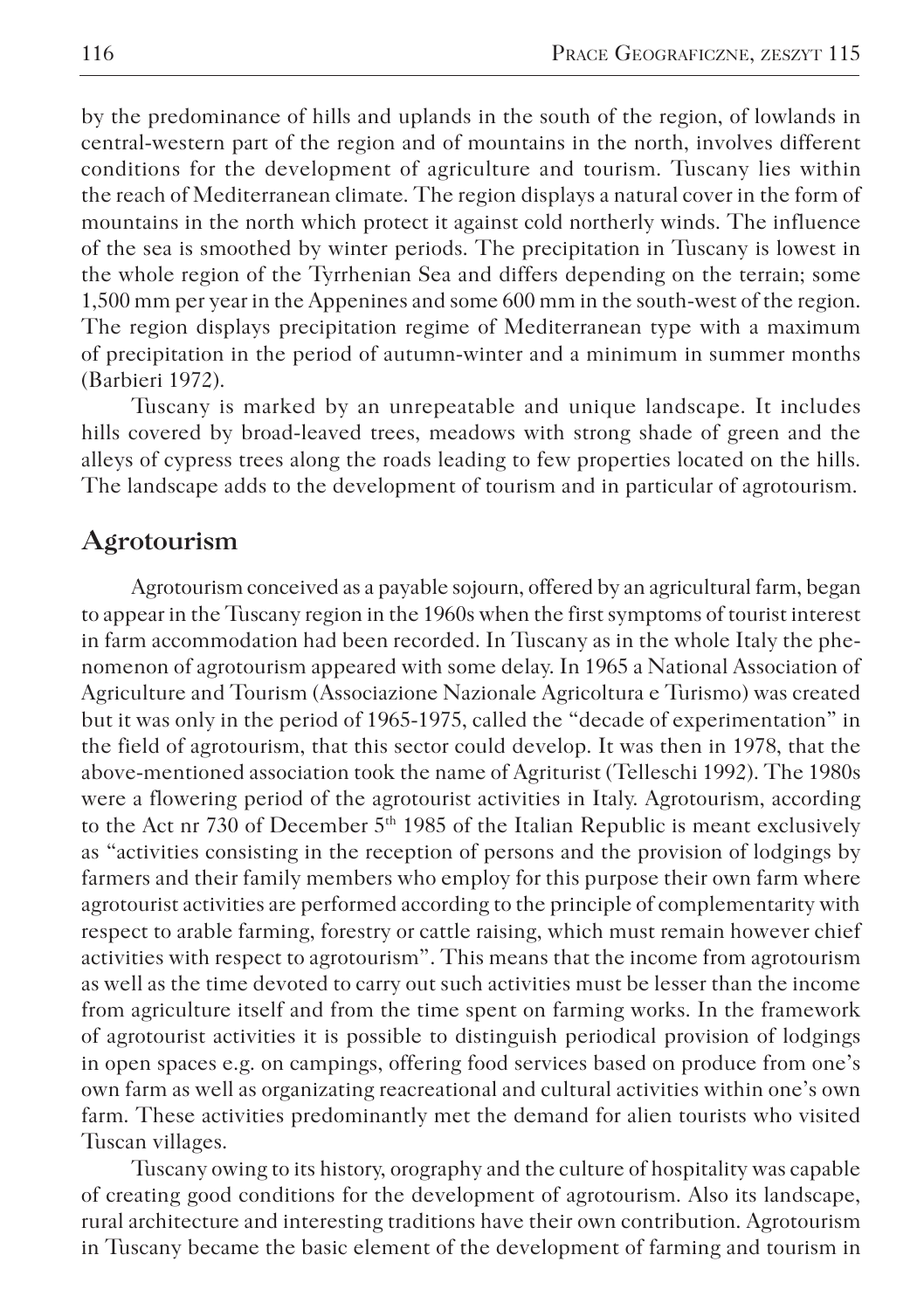rural regions. The development of that activity is regulated by the regional act No 730/85. The act is implemented by regional programmes such as Regional Development Programme. The principle assumptions of the programme relate to: promotion of social integration, favouring the combining of income from many sources of earning for those living in the country and facilitating the development of enterprise among young people.

Agrotourism plays a significant part in the protection of landscape and in consolidating human presence in rural areas considered as marginal and in most cases "hostile" to farming activities. Agrotourism is also appreciated for its role in the encouraging a renewed use of village buildings, frequently degraded owing to which the buildings become revitalized and are used according to their basic function. The renewed buildings, to be found in the unpopulated areas or far from other buildings, become a driving force of economic and social growth of a given area.

The word agrotourism consists of two members; "agro" and "tourism" which clearly points to the roots of the activities aiming at providing tourist services, namely agriculture.

Tuscan agriculture links traditional Italian cultures of farming and breeding and is characterized by the types of crops and animal husbandry cultivated all over Europe. The phenomenon is caused by climate which in Tuscany as in the whole of Italy is more favourable for cultivation on account of longer growing season and lesser daily temperature ranges. The crops characteristic of Italy – fruit and vegetables, typical of the whole Mediterranean area, in particular tomatoes, olive and soup vegetables are the basic products for dishes served in agrotourist farms. The magnificent cuisine based on farming products of a given region, man-friendly climate and the unforgettable landscape add to the exceptional image of Tuscany, which in consequence attracts tourists to come to rest on the bosom of nature.

According to a paper by the Regional Institute for Economic Programming of Tuscany of 1999 the region takes the first place in respect of the number of agrotourist farms - 1,406 and the second place in respect of accommodation – 16,233. Agrotourism is practiced both by alien as well as Italian tourists. In the 1990s the agrotourist farms were visited in 2/3 by aliens and in 1/3 by Italians. Nowadays the number of aliens and Italians taking advantage of agrotourism is roughly equal.

Agrotourism is best developed in the provinces of Siena (SI0, Arezzo( AR), Grosseto (GR) and Pisa (PI). The number of tourists practicing that type of tourism is much more higher in the province of Siena  $(SI) - 265$  thousand as compared to the three remaining provinces in which the number of tourists oscillates between 66 and 83 thousand tourists (Fig. 1).

Around half the agrotourist farms is situated at a height between 300 and 600 m a.s.l. and only 10% above 600 m a.s.l. In those regions as much as  $91.8\%$ of agrotourist farms is situated on the hills.

It follows from studies by the author that village houses which are used in agrotourist activities are marked by a high architectural and historical values. On the other hand, agrotourism makes it possible to renew and partially manage the non-used houses.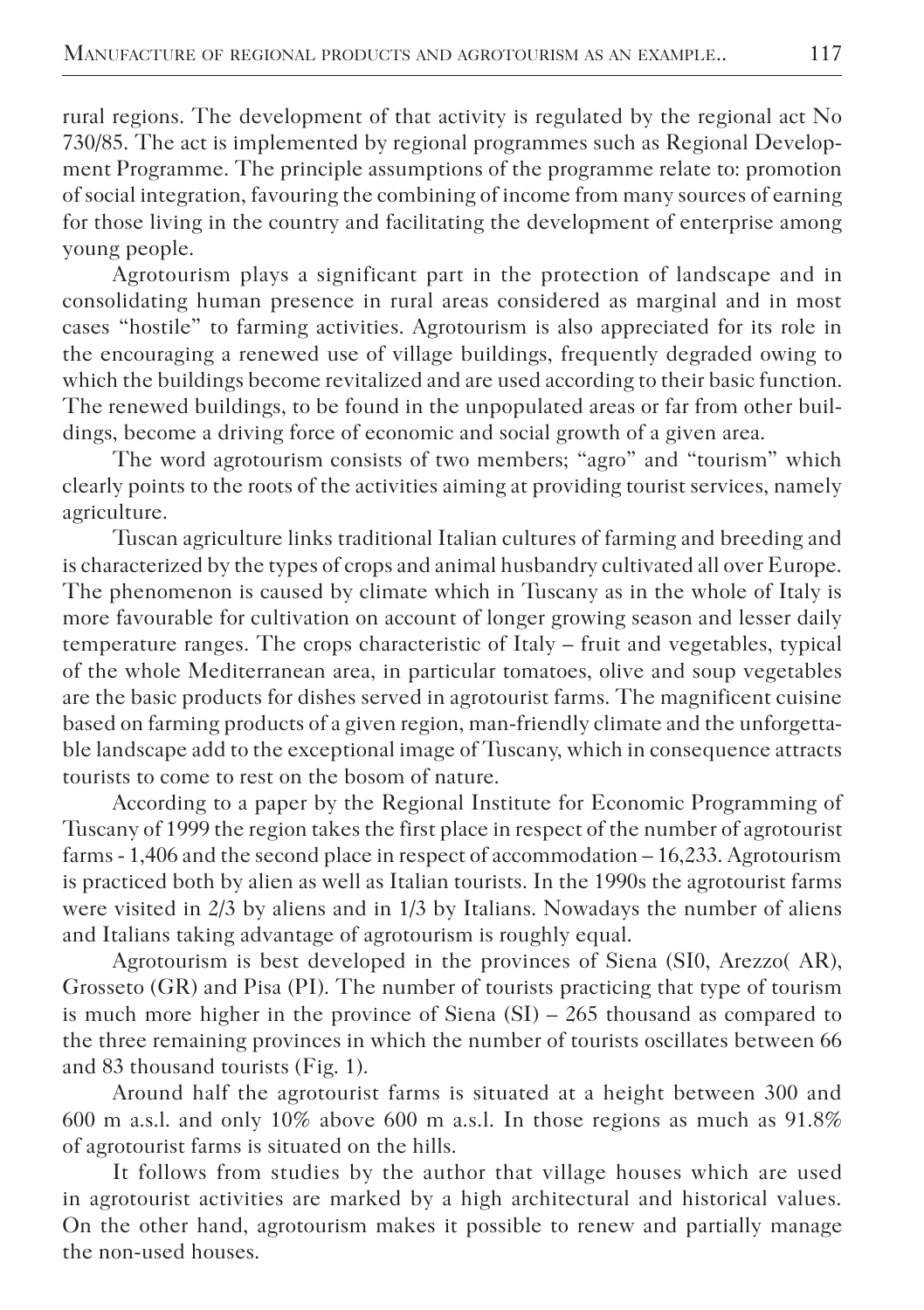

Fig. 1. Tuscan provinces with well-developed agrotourism – Siena (SI), Arezzo (AR), Grosseto (GR), Piza (PI)

Ryc. 1. Prowincje Toskanii o rozwiniętej agroturystyce – Siena (SI), Arezzo (AR), Grosseto (GR), Piza (PI)

*Explanations*: FI – Florence – regional capital, 1 – provincial border, 2 – district border ,3 – border of province with well-developed agrotourism..

*Objaśnienia*: FI – Florencja – stolica regionu, 1 – granica prowincji, 2 – granica gminy ,3 – granice prowincji o rozwiniętej agroturystyce.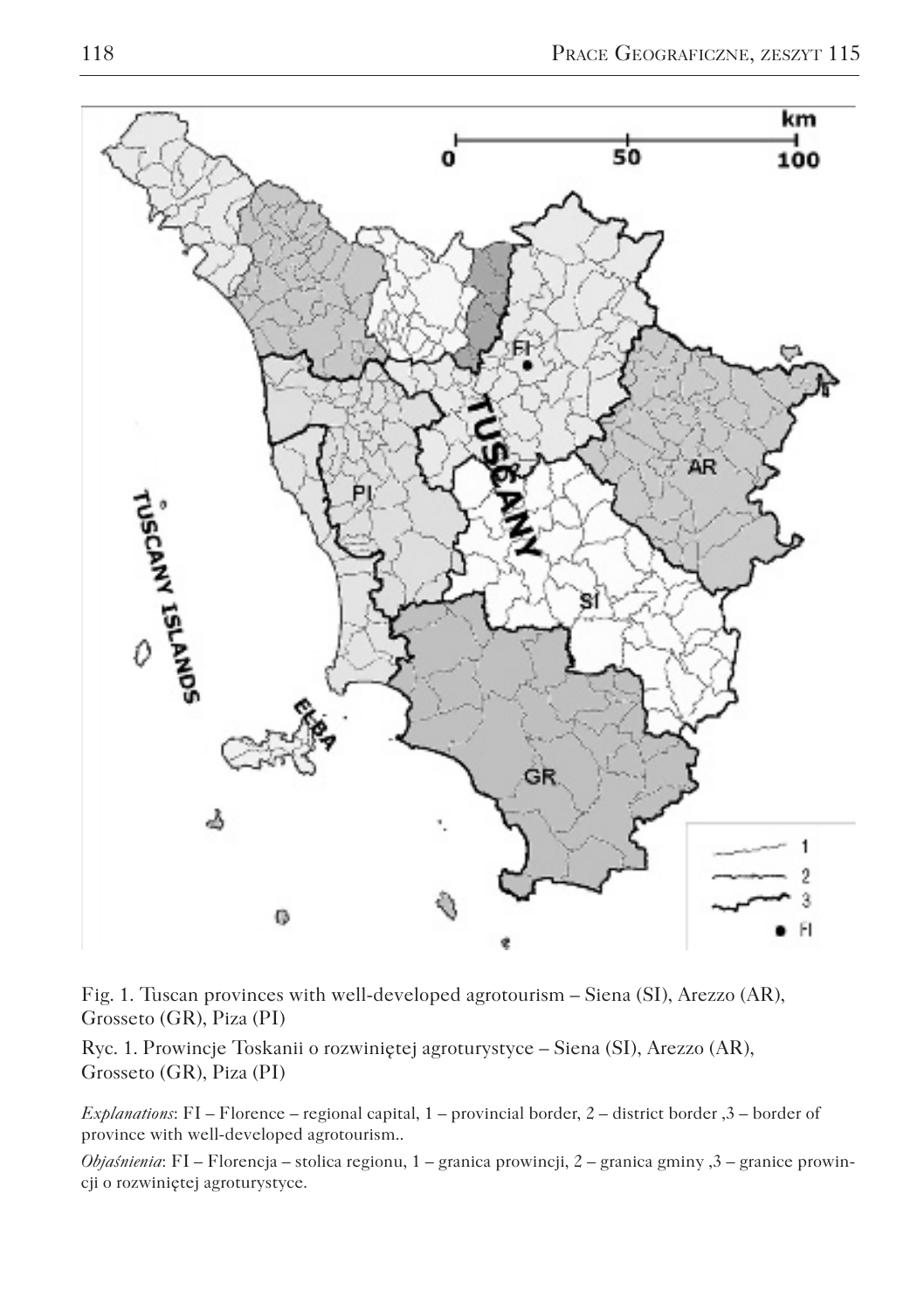In the environs of Florence and Siena it is possible to meet many villas and palaces scattered on the neighbouring hills. Farmers who, apart from agriculture, undertake agrotourist activities are on average 45 to 55 years old and have been for years receiving guests. Most of the farmers (4/5) have a good command of one foreign language, which makes it possible to communicate with alien tourists.

In most cases the duty of agrotourist services is carried out by women while men - husbands continue to work in typically agricultural fields. Most of agrotourist farms situated on Tuscany hills grow chiefly olives and grapes.

The general number of agrotourist farms increases rapidly and starting with 1991 the growth was as follows;

| Year | number                        |                |           |               |        | increase             |
|------|-------------------------------|----------------|-----------|---------------|--------|----------------------|
|      | of farms<br>lof accommodation |                |           |               | ın     |                      |
|      | with                          | offering       | providing | offering      | in all | agrotourist<br>farms |
|      | licence                       | open-air       | eating    | various       |        | (%)                  |
|      |                               | lodging        | services  | forms         |        |                      |
|      |                               | (agrocampings) |           | of recreation |        |                      |
| 1991 | 377                           |                |           |               |        | 100,0                |
| 1993 | 476                           | 8              | 158       | 141           | 5443   | 126,2                |
| 1995 | 843                           | 28             | 219       | 255           | 9595   | 223,6                |
| 1997 | 1 226                         | 59             | 254       | 268           | 14 272 | 325,2                |
| 1998 | 406                           | 57             | 332       | 310           | 16 233 | 372,9                |

Tab. 1. Increase in the number of agrotourist farms in Tuscany over 1991-1998 Tab. 1. Przyrost liczby gospodarstw agroturystycznych w Toskanii w latach 1991-98

*Source*: Plan for Regional Development of Agrotourism (Piano di indirizzo regionale dell'agriturismo, 1998) Paper by the Regional Institute for Economic Programming of Tuscany, 1999.

*Źródło*: Plan Regionalnego rozwoju Agroturystyki (Piano di indirizzo regionale dell'agriturismo), 1998 r.; Opracowanie Instytutu Regionalnego ds. Programowania Gospodarczego Toskanii, 1999 r.

It is to be emphasized that its is very difficult to present the real number of agrotourist farms. It follows from a comparison of data from a few years that not all such farms are recorded in the regional agrotourist associations, which mans they prefer to be promote their services by other means.

Agrotourism is not only an opportunity of accommodation in fixed buildings but also in agrocampings. In Tuscany most open agrotourist spaces are to be found in maritime and mountain regions i.e. in those in which agrotourist activities are not widely developed.

Where agrotourism dominates (provinces of Siena and Florence) the reception of tourists in open spaces amounts to only 2% of farms. That division results from a high quality of agrotourist houses in the two latter provinces and from the prevalent type of recreation in the first case.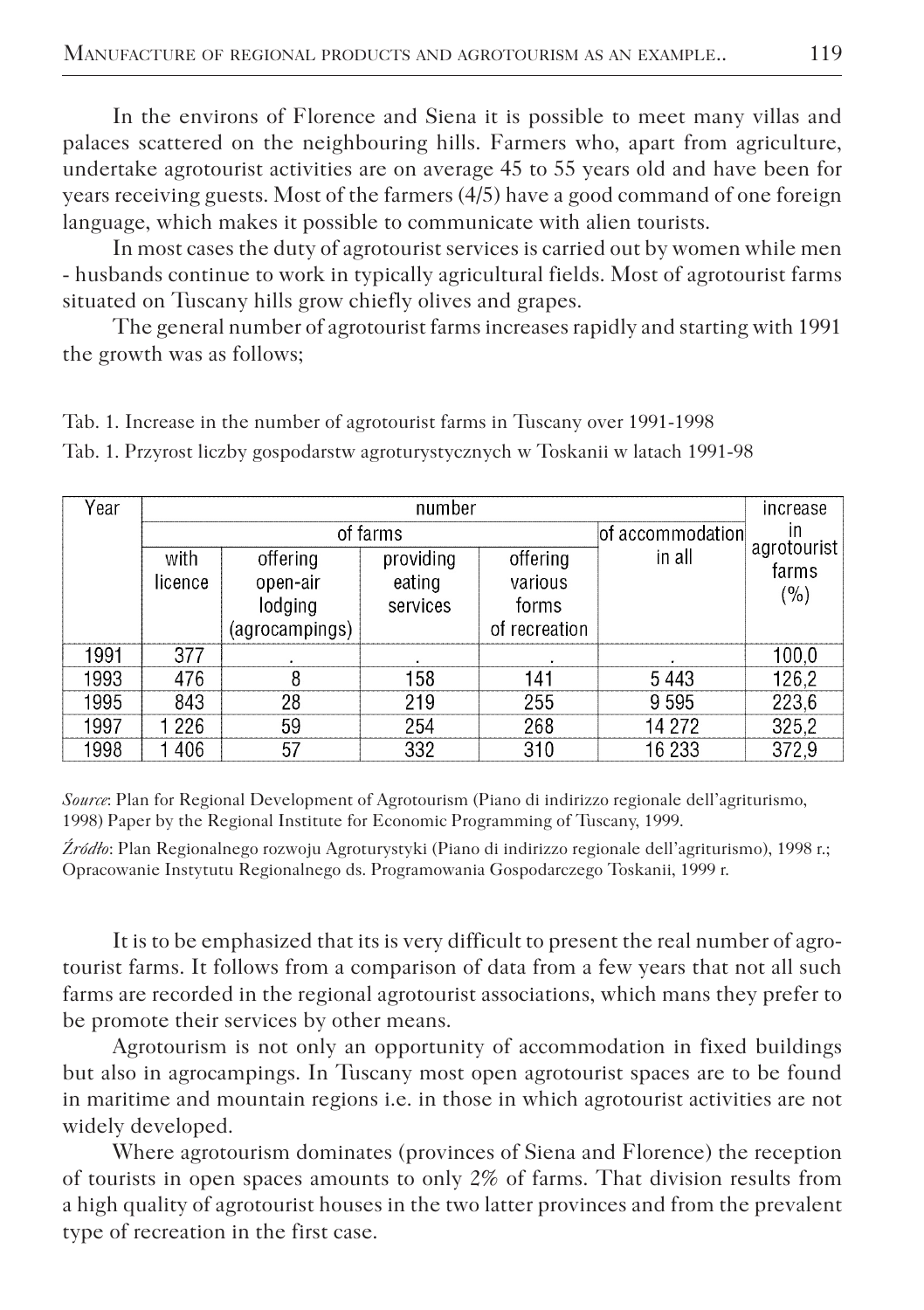In Tuscany as in the whole of Italy a periodical "Agrotourism" is issued under the tutelage of the Institute of Italian Farmers' Confederation on Agrotourism and the Environment which facilitates the search of agrotourist farms offering sojourns for tourists arriving in mobile homes. The number of such cars in Europe exceeds one million and in Italy itself more than 135 thousand. The number of tourists practicing such type of tourism is estimated at more than 4 millions (X Rapporto sul turismo italiano, 2000).

Attention should be paid that the tourists arriving in the country do not come only to rest in the "green" environment but also to take advantage of recreation-sporting activities such as hunting, angling, long mountain walks (trekking). In agrotourist farms various activities are organized, which are linked with the use of the potential of the natural environment and of field work. However, they are neither popular enough nor employed in many farms. Most often these are activities associated with an opportunity of looking at daily farm or craft work or with horse driving and the use of a swimming pool.

Agrotourism is also developing owing to the progress of the remaining forms of tourism associated with rural areas. A good example is wine tourism (enogastronomy). It is complementary to agrotourist activities. The case of Tuscany is peculiar since as the only Italian region Tuscany had regulated legal questions associated with wine tourism still before the general Italian act No 268/99 (X Rapporto sul turismo italiano, 2000). There were established the so-called "Wine Roads" as a combination of the opportunity of staying in rural areas and of tasting wines of a given area. As early as in 1966 a regional act No 69 of 18th August was approved, which not only regulated the legal aspect of the "Wine Roads" but also constituted a serious step towards promoting rural areas. Among the subjects belonging to the "Wine Roads" and at the same time constituting them, of particular interest are just agrotourist farms which present the most adequate type of a lodging base for enogastronomical tourism.

Tuscany reveals a huge potential linked with the history of the region, which facilitates the development of agrotourism. It is enough to look at the list of thematic paths prepared by local institutions dealing with agrotourism to be convinced that the region possesses not only magnificent conditions of the natural environment but also the exceptionally rich history associated with the stay and activities of man in these areas.

### **Regional products**

Agrotourism is also based on the possibility of using local food products. Tuscany has a wide range of regional products coming from both animal breeding and plant crops. The most exquisite of them have gained not only local markets but also the markets of the whole Italy, Europe and even of the United States. The breeding species of special significance in Tuscany are sheep, the popularity of which has been largely increased by the postwar inflow of breeders from Sardinia. The milk from these animals is processed into cheeses, which are a specialty of many regions of Tuscany especially of Pienza, one of localities in the southern part of the region. The cheeses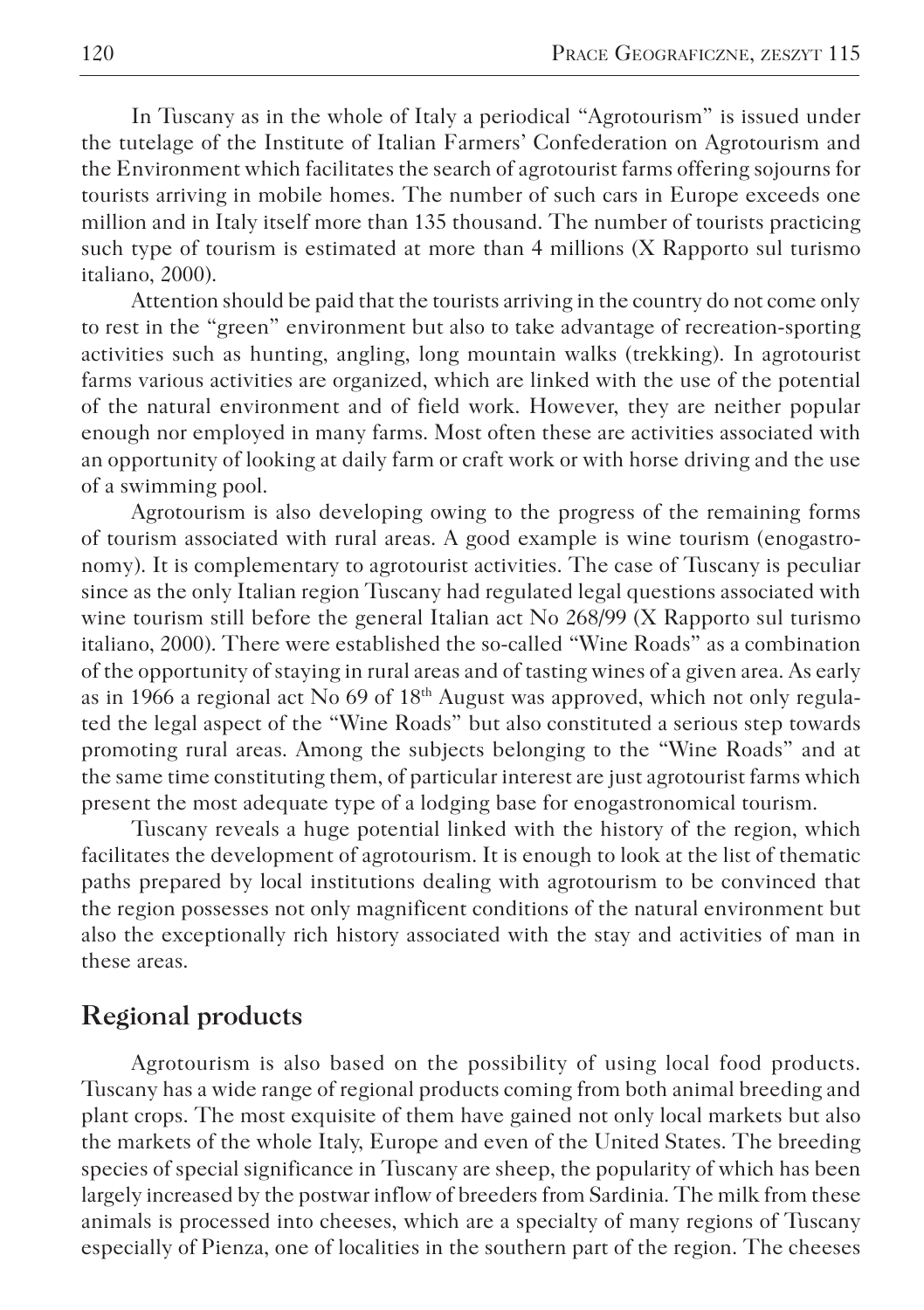owe their traditional character to the addition of milk from sheep of Sardinian breed, maintaining the same production process over a long period of time, and of the process of maturation itself in barrels from oak tree. Cheeses placed in the barrels are dry-salted and left for ripening for at least 90 days. Sheep cheeses from Pienza are bought not only in Tuscany or in Italy but also in other regions of Europe and in the United States, and a promotion event of this regional product is "Fiesta del Cacio" which takes place on the first Sunday of September each year.

There are legal regulations pertaining to the appearance of new products on the market. The regional "traditional product" in the understanding of the enactment of the Italian Minister of Agriculture and Forestry No 350 of 8<sup>th</sup> September 1999 is "a product whose methods of processing , preservation, mellowing or ripening are consistent over time, practiced in a given area in a similar way or in accordance with traditional recipes for not shorter time than 25 years http://www.rete.toscania. it/sett/agric/agriturismo/pdiparte.doc. The Regional Agency for the Development and Innovation in the Agro-Forestal sector (ARSIA) had prepared in 1999 a map of regional products in order to become acquainted with the distribution of such production and to carry it out under hygienic-sanitary conditions foreseen in the enactment. The first investigations of the territory of Tuscany have brought the identification of 302 traditional products. The "sounding" of the territory carried out each year increases the number of traditional products. Among them are both products of very small range, frequently produced only to satisfy one's own needs i.e. of the broadly conceived family of the producer as well as products produced on an industrial scale and exported to other countries. Work on the enlargement of the list of typical products is continued. By April  $12<sup>th</sup>$  each year individual regions can send up updated lists of traditional products to an appropriate ministry or suggest would-be changes to the existing base of the products.

The geographical distribution of regional products is closely associated with areas of established farming and of human activities in the field of crops or animal breeding. As far as the supply of regional products is concerned there dominate the provinces of Florence (FI), Massa-Carrara (MC), Lukka (LU) in the north-western part of the region and Grosseto (GR) and Siena in the northern part (Fig.2).

Today, Tuscany takes the first place among Italian regions in respect of the number of traditional products subject to control on account of their origin and the method of preparation. Out of the most exquisite and most widespread traditional products in Tuscany and beyond it one can mention;

- Porchetta di Monte San Sivino (pork from the region of San Sivino)
- Pecorino di Pienza (sheep cheese from Pienza)
- Salame toscano (pork-butcher's meat, characteristic of the whole region)
- Tartufo toscano (Tuscan truffles)
- Pane toscano (characteristic bread made without salt)
- Panforte di Siena (honey-cake of Siena exported to the United States and Great Britain)
- Cenci (biscuit prepared during the carnival)
- Vin Santo (wine characteristic of the whole Tuscany)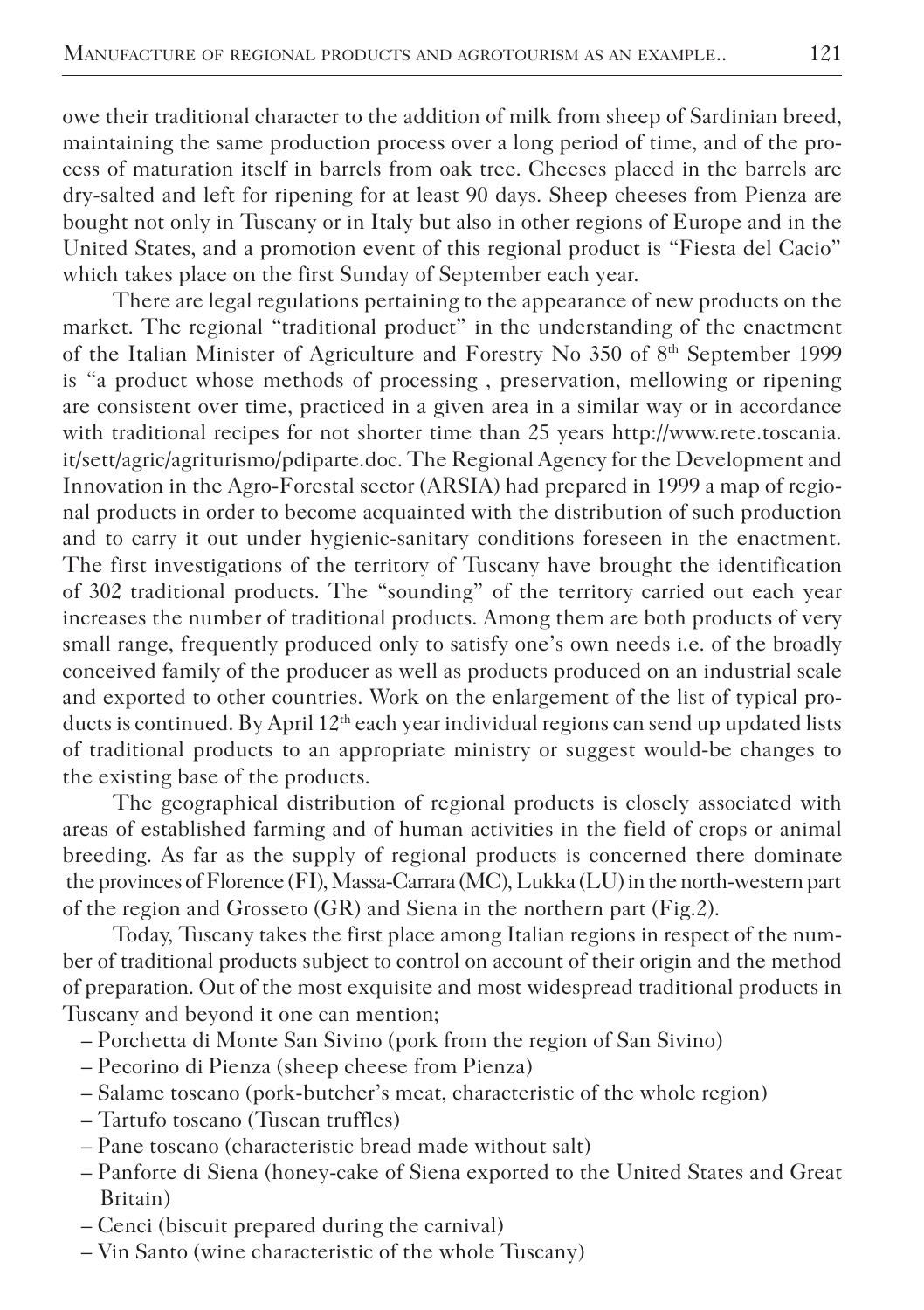

Fig. 2. Tuscan provinces with the highest supply of regional products - Florence (FI), Massa- -Carrara (MS), Lukka (LU), Grosseto (GR) and Siena (SI)

Ryc. 2. Prowincje Toskanii o najwyższej podaży produktów regionalnych - Florencja (FI), Massa Carrara (MS), Lukka (LU), Grosseto (GR) oraz Siena (SI)

*Explanations*: FI – Florence – provincial capital, 1 – provincial border, 2 – district border, 3 – border of province with the highest supply of traditional products..

*Objaśnienia*: FI – Florencja – srolica regionu, 1 – granica prowincji 2 – granica gminy, 3 – granice prowincji o najwyższej podaży produktów regionalnych.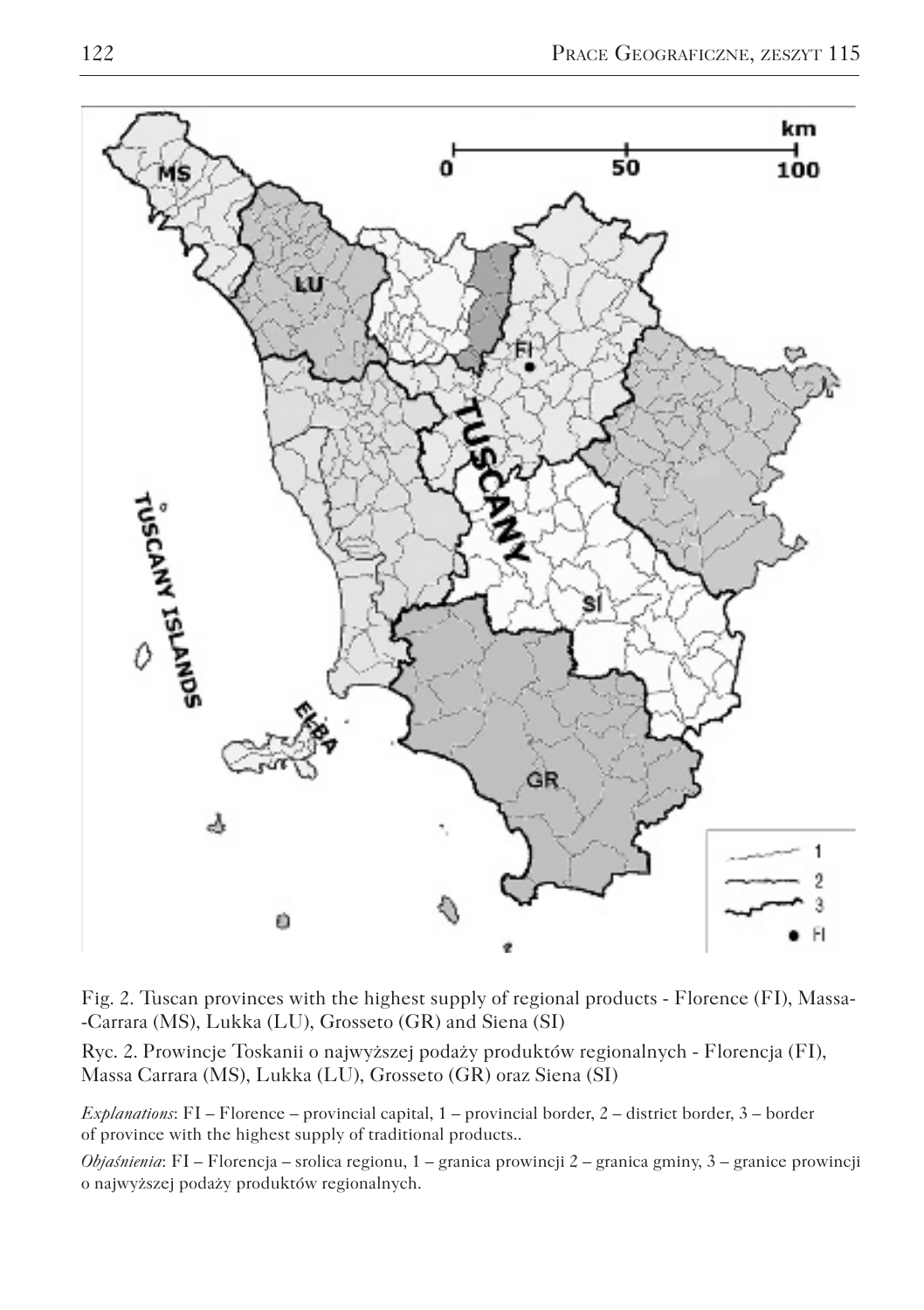– Chianti (wine, the vineyard of which are to be found in the geographical country of Chianti, famous in many parts of the world).

The production of traditional products is deeply rooted in the territory of Tuscany. The manufacture of wines, olive oils, cheeses and of other regional products is possible due to the properties of the soil, features of the local climate, kind of water and other factors to be found on a given area. These products cannot be manufactured in other parts of Tuscany, regions of Italy or of the world because their authenticity is protected by the enactment of the Ministry of Agriculture and Forestry No 173 of 1998, art. 8 (D.LGS 173/98) "Separation of traditional products" and by the standards relating to the traditional products contained in the enactment No 350 of 1990 (D.L. 350/99).

 The buyer of a traditional product can get acquainted with the peculiarity of the production and the character of terrain on which the product is manufactured.

Tourists can visit numerous cellars in which wine is manufactured and tasted and which constitute an integral part of the "Wine Roads", as well as farms in which olive oil (Italian Frantoio) is extracted.

#### **References**

Barbieri G., 1972, Toscana, UTET, Torino.

- Gurgul J., 2002, Monografia turystyczna Toskanii, Praca magisterska w archiwum Zakładu Geografii Turystycznej i Uzdrowiskowej, IGiGP UJ, Kraków.
- Piano di Indirizzo regionale dell'agriturismo, Consiglio Regionale, Regione Toscana, 1998, Firenze

Telleschi A., 1992, *Turismo verde e spazio rurale in Toscana*, ETS Editrice, Pisa.

- *X Rapporto sul turismo italiano,* praca zbiorowa, 2000, Mercury s.r.l., Firenze.
- Oficjalne strony internetowe dotyczące turystyki Urzędu Marszałkowskiego Regionu Toskanii:

http://www.rete.toscana.it/sett/agric/agriturismo/pdiparte1.doc

http://www.rete.toscana.it/sett/agric/agriturismo/lr76\_94.doc

## **Produkcja wyrobów regionalnych i agroturystyka jako przykład wykorzystania walorów przyrodniczych Toskanii**

#### **Streszczenie**

Agroturystyka z roku na rok staje się coraz bardziej znaczącym elementem turystyki, jako jedna z wiodących gałęzi gospodarki Toskanii. W regionie wzrasta ilość gospodarstw agroturystycznych, a co najważniejsze, chętnych osób, które chcą z agroturystyki skorzystać. Turystyka opierająca się na gościnie w gospodarstwie rolniczym współistnieje w Toskanii z bardzo bogatą gamą produktów regionalnych wytwarzanych w terenach wiejskich. Wśród obecnie zarejestrowanych, wiele produktów zyskało sławę ogólnonarodową, a niektóre ogólnoświatową. Zarówno świadczenie usług agroturystycznych